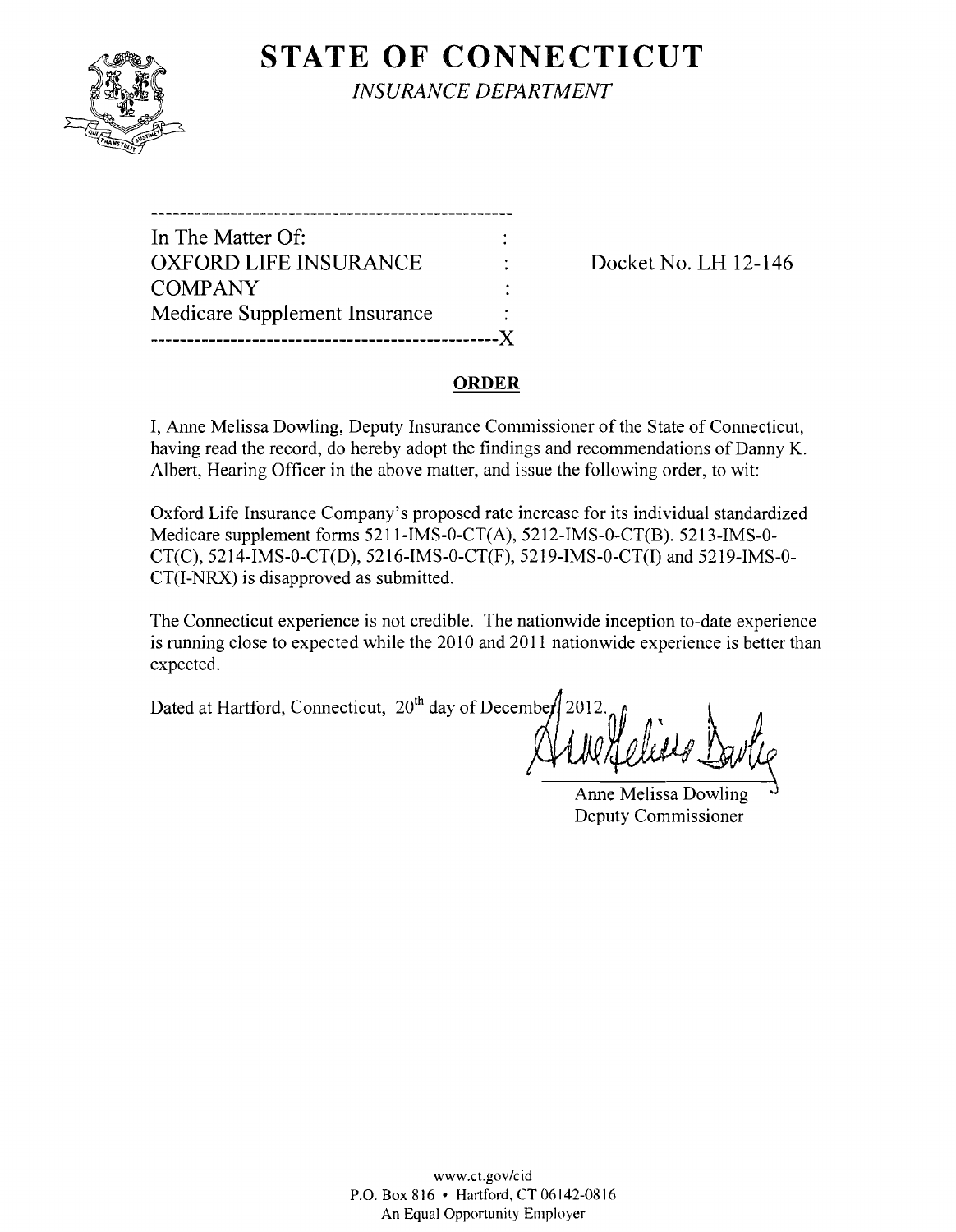# **STATE OF CONNECTICUT**



*INSURANCE DEPARTMENT* 

Docket No. LH 12-146

## **PROPOSED FINAL DECISION**

## **1. INTRODUCTION**

The Insurance Commissioner of the State of Connecticut is empowered to review rates charged for individual and group Medicare supplement policies sold to any resident of this State who is eligible for Medicare. This regulatory authority is carried out in accordance with statutes found in Chapter 700c of the Connecticut General Statutes.

After due notice, a public hearing was held at the Insurance Department in Hartford on December 5, 2012 to consider whether or not the rate filing by Oxford Life Insurance Company on its Medicare supplement business should be approved.

No members of the public attended the hearing.

No company representatives were in attendance.

The hearing was conducted in accordance with the requirements of Section 38a-474, Connecticut General Statutes, the Uniform Administrative Procedures Act, Chapter 54 of the Connecticut General Statutes, and the Insurance Department Rules of Practice, Section 38a-8-1 et seq. of the Regulations of Connecticut State Agencies.

### Background

A Medicare supplement (or Medigap) policy is a private health insurance policy sold on an individual or group basis which provides benefits that are additional to the benefits provided by Medicare. For many years Medicare supplement policies have been highly regulated under both state and federal law to protect the interests of persons eligible for Medicare who depend on these policies to provide additional coverage for the costs of health care.

Effective December 1, 2005, Connecticut amended its program of standardized Medicare supplement policies in accordance with Section 38a-495a of the Connecticut General Statutes, and Sections 38a-495a-1 through 38a-495a-21 of the Regulations of Connecticut Agencies. This program, which conforms to federal requirements, provides that all insurers offering Medicare supplement policies for sale in the state must offer the basic "core" package of benefits known as Plan A. Insurers may also offer anyone or more of eleven other plans (Plans B through L).

> www.ct.gov/cid P.O. Box 816 • Hartford. CT 06142-0816 An Equal Opportunity Employer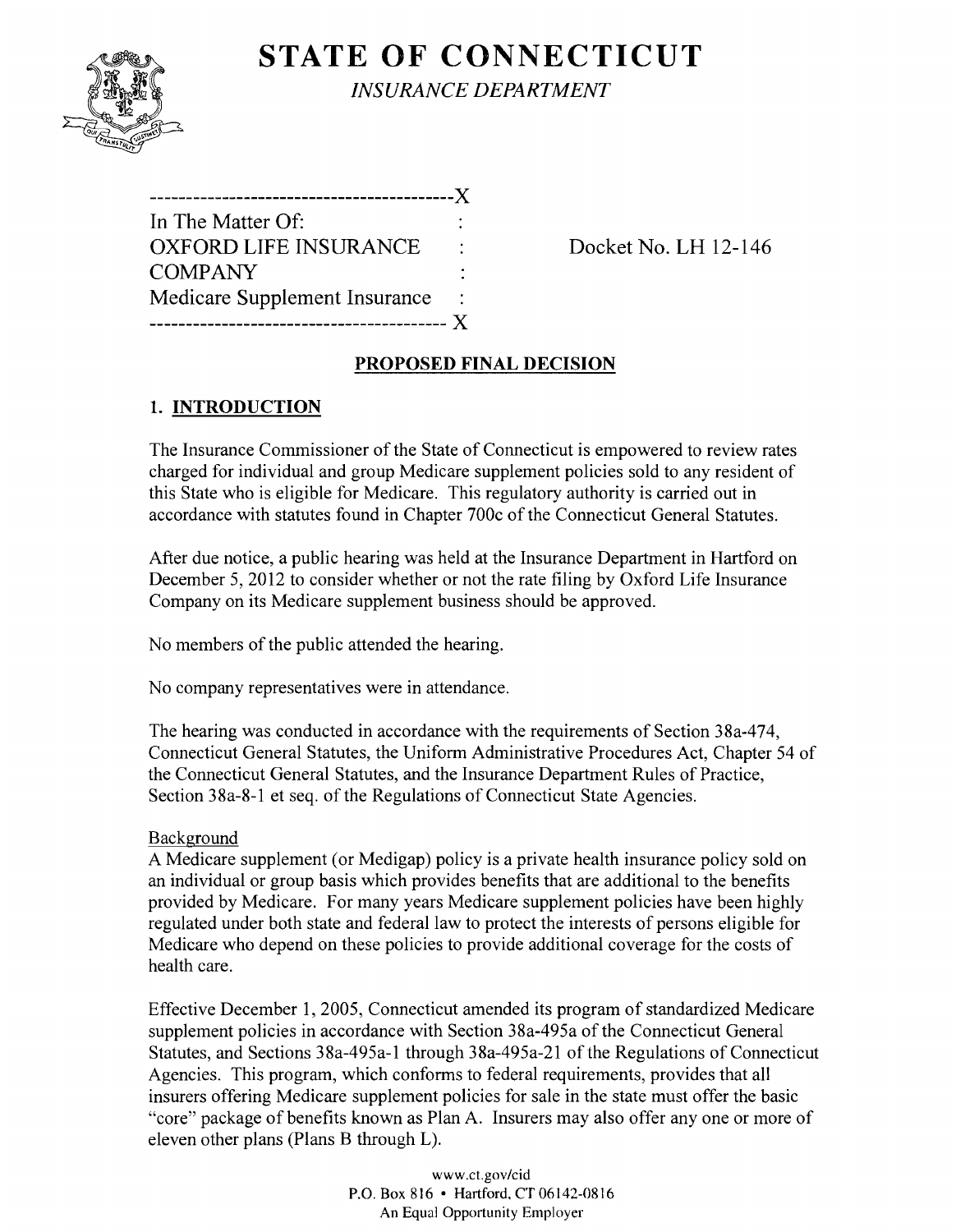Effective January 1,2006, in accordance with Section 38a-495c ofthe Connecticut General Statutes (as amended by Public Act 05-20) premiums for all Medicare supplement policies in the state must use community rating. Rates for Plans A through L must be computed without regard to age, gender, previous claims history or the medical condition of any person covered by a Medicare supplement policy or certificate.

The statute provides that coverage under Plan A through L may not be denied on the basis of age, gender, previous claims history or the medical condition of any covered person. Insurers may exclude benefits for losses incurred within six months from the effective date of coverage based on a pre-existing condition.

Effective October 1, 1998, carriers that offer Plan B or Plan C must make these plans as well as Plan A, available to all persons eligible for Medicare by reason of disability.

Insurers must also make the necessary arrangements to receive notice of all claims paid by Medicare for their insureds so that supplemental benefits can be computed and paid without requiring insureds to file claim forms for such benefits. This process of direct notice and automatic claims payment is commonly referred to as "piggybacking" or "crossover".

Sections 38a-495 and 38a-522 of the Connecticut General Statutes and Section 38a-495a-10 of the Regulations of Connecticut Agencies, states that individual and group Medicare supplement policies must have anticipated loss ratios of 65% and 75%, respectively. Under Sections 38a-495-7 and 38a-495a-l0 of the Regulations of Connecticut Agencies, filings for rate increases must demonstrate that actual and expected losses in relation to premiums meet these standards, and anticipated loss ratios for the entire future period for which the requested premiums are calculated to provide coverage must be expected to equal or exceed the appropriate loss ratio standard.

Section 38a-473 of the Connecticut General Statutes provides that no insurer may incorporate in its rates for Medicare supplement policies factors for expenses that exceed 150% of the average expense ratio for that insurer's entire written premium for all lines of health insurance for the previous calendar year.

### II. **FINDING OF FACT**

After reviewing the exhibits entered into the record of this proceeding, and utilizing the experience, technical competence and specialized knowledge of the Insurance Department, the undersigned makes the following findings of fact:

1. Oxford Life Insurance Company has requested the following rate increases on its individual standardized Medicare supplement policy forms 5211-IMS-O-CT (A), 5212-IMS-O-CT (B), 5213-IMS-O-CT (C), 5214-IMS-O-CT (D), 5216-IMS-O-CT (F), 5219-IMS-O-CT (I) and 5219-IMS-O-NRX-CT (I without drugs):

|               | Proposed      |  |  |
|---------------|---------------|--|--|
| Plan          | Rate Increase |  |  |
| $\mathsf{A}$  | 7.0%          |  |  |
| R             | 7.0%          |  |  |
| $\mathcal{C}$ | 7.0%          |  |  |
| D             | 7.0%          |  |  |
| F             | $7.0\%$       |  |  |
| T             | 7.0%          |  |  |
| <b>I-NRX</b>  | 7.0%          |  |  |
|               |               |  |  |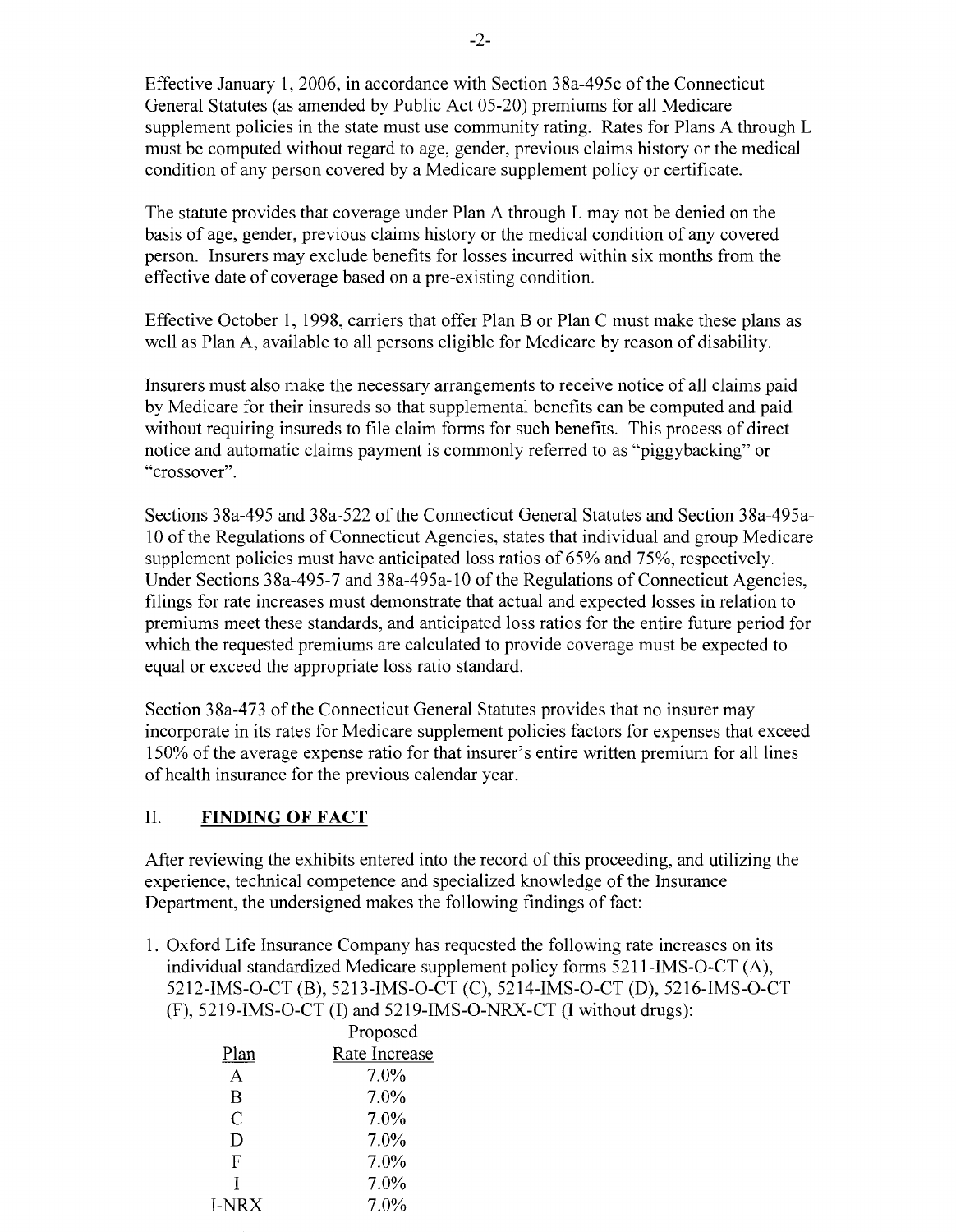- 2. As of  $9/30/11$ , there were 957 policies in-force nationwide and 1 in Connecticut.
- 3. Most recent approved rate increase of  $8.0\%$  was implemented  $2/1/10$ .
- 4. This is a closed block of business.
- 5. The proposed rates are expected to satisfy the Connecticut statutory loss ratio of 65% required of individual Medicare supplement forms.
- 6. Oxford Life Insurance Company has certified that their expense factors are in compliance with section 38a-473, C.G.S.
- 7. Oxford Life Insurance Company has conformed to subsection (e) of section 38a-495c, C.G.S. regarding the automatic claims processing requirement.
- 8. The 2011 and 2012 (through September) loss ratios, as well as inception-to-date loss ratios, on a nationwide basis, for each Plan is as follows:

|       |        |        |           | Expected   |
|-------|--------|--------|-----------|------------|
| Plan  | 2011   | 2012   | Inception | Loss Ratio |
| A     | 144.8% | 183.1% | 121.9%    | 75.1%      |
| Β     | 48.6%  | 59.1%  | 63.2%     | 73.9%      |
| C     | 38.6%  | 45.0%  | 91.9%     | 74.2%      |
| D     | 79.5%  | 78.2%  | 57.2%     | 74.7%      |
| F     | 60.4%  | 68.7%  | 63.5%     | 74.2%      |
|       | 14.3%  | 70.5%  | 77.7%     | 74.2%      |
| I-NRX | 60.1%  | 62.0%  | 66.5%     | 76.8%      |
| Total | 58.6%  | 67.6%  | 76.3%     | 74.3%      |
|       |        |        |           |            |

9. The 2011 and 2012 (through September) loss ratio as well as the inception-to-date loss ratio in Connecticut, for each Plan is as follows:

|       |        |        |           | Expected   |
|-------|--------|--------|-----------|------------|
| Plan  | 2011   | 2012   | Inception | Loss Ratio |
| A     | 145.1% | 161.6% | 200.2%    | 75.9%      |
| В     | n/a    | n/a    | 310.5%    | 73.8%      |
| C     | 56.7%  | n/a    | 203.2%    | 75.3%      |
| D     | n/a    | n/a    | 128.9%    | 70.3%      |
| F     | n/a    | n/a    | 241.0%    | 73.9%      |
|       | n/a    | n/a    | 20.5%     | 74.2%      |
| I-NRX | n/a    | n/a    | 2.4%      | 76.9%      |
| Total | 79.7%  | 161.6% | 205.0%    | 75.0%      |

10. Oxford Life Insurance Company's 2012 Medicare supplement rate filing proposal is in compliance with the requirements of regulation 38a-474 as it applies to the contents of the rate submission as well as the actuarial memorandum.